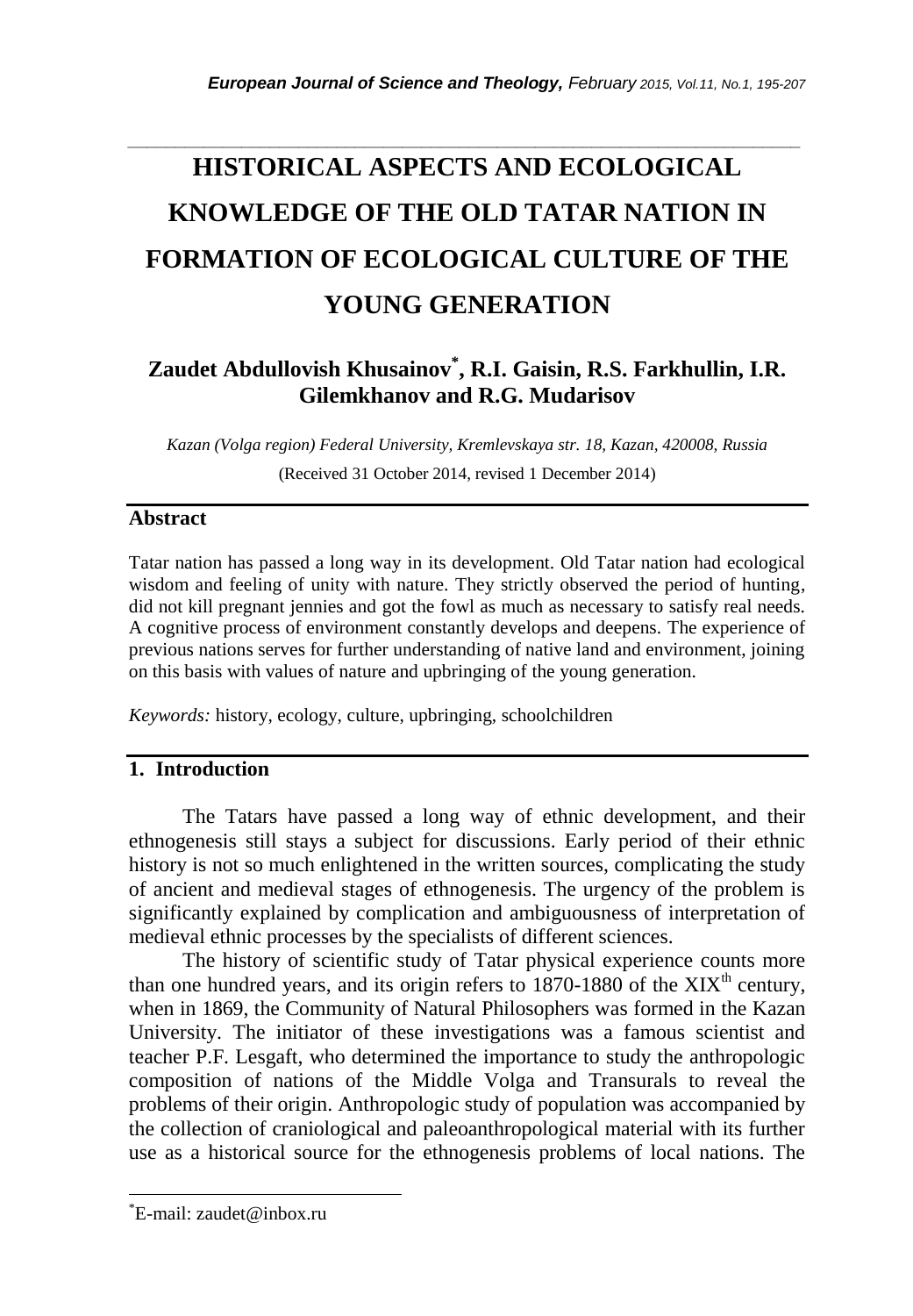works of these researchers laid a foundation and determined main directions for future investigations in the sphere of ethnic Tatar anthropology [1].

Tatar ethnos has a complex internal structure. The ethnonym "Tatars" appeared for the first time in Turkic and Mongolian tribes of the Central Asia in the VI-VII<sup>th</sup> centuries. In the opinion of V.A. Nikonov, the notion 'Tatars' was known in Russia and in Western Europe in the VI-VIII<sup>th</sup> centuries, however, at that times, this term did not denote one nation, but was collective, involving all nations of Asia [2]. Another researcher of Tatar ethnogenesis, V.V. Bartold had an opinion, that there existed several nations with the self-designation "Tatars". He understood the notion "Tatar nation" as almost all groups of Tatars within the boundaries of the USSR [3]. Great activity of Turkic tribes took place in the epoch of Migration Period, and the initial ethnocultural and ethnoecological traditions began to expand on the vast territories of Eurasia. It is this period, when the rudiments of ecological culture, peculiar to all Turkic nations to any extent, began to appear. The initial pedagogical and ecological traditions began to form, when the optimal forms of economic activity, directly connected with nature, were determined. A complex of material culture - dwelling, clothes, means of transport, adornments - was formed. Spiritual culture, family organization, folk ethics, fine art and folklore gained familiar completeness. A proper system of writing and state tradition of mythologem and the ideas of sacral governance were elaborated. The sources of bases of ecological world outlook of Tatar nation are rooted in that epoch [4].

#### **2. Method**

In the research, we used a theoretical, logical-historical, pedagogical and ecological analysis of different aspects of the studied problem; theoretical generalization of research results taking into consideration the main factors and specific conditions.

#### **3. Type and ways of investigation**

During the study, we have revealed, substantiated, investigated and analyzed the philosophical, sociological, ethnophilosophical, ethnographic, ethnopedagogical, ethnoecological, ethnopsychological, linguistic, folklore literature and fiction on traditional pedagogical and ecological culture of Tatar nation and regional ethnic groups, cohabitating with them. As far as we know, Turkic Kaganate (551–603), in the period of top rise, had a vast territory - from Manchuria to Northern Black Sea region, from the headstream of Yenisei to the headstream of Amu-Darya [5].

The Turcomen deified all natural phenomena. The Old Turkic rituals anthemed the beauty and majesty of the surrounding world. At that time, people, more than ever later, were close to nature and felt like its harmonious part. During paganism, they worshiped numerous gods and spirits of air, water, forest, etc. The totemic views were strong. Each tribe or generation had its own animal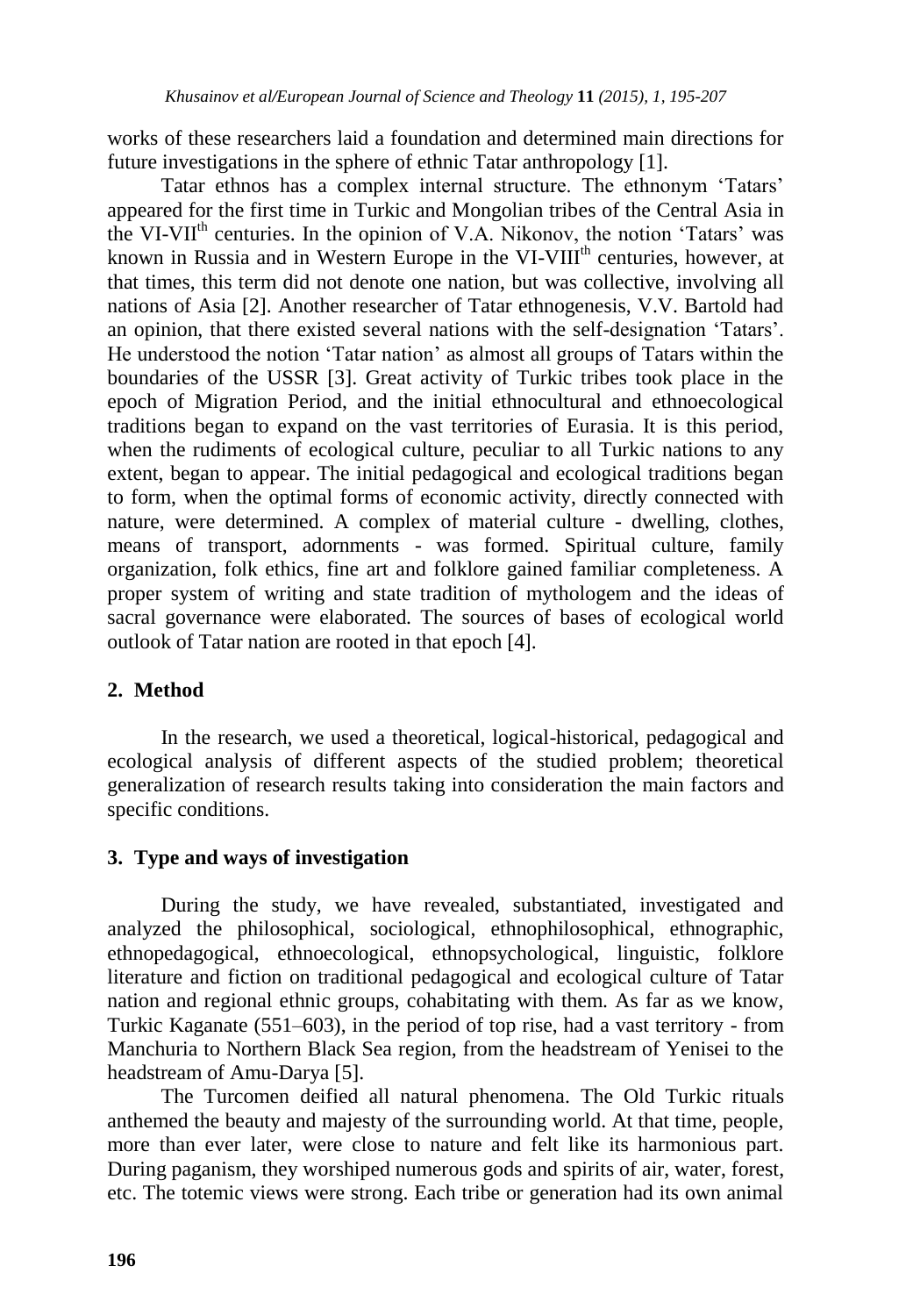- protector. However, the most worshiped god was the god of heaven and the creator of all alive - Tengre [6]. Old Turcomen apotheosized blue heaven and everything, that is situated on it - the Sun, the stars, the Moon. That cardinal direction, where the Sun rose - the East - was especially respected. The heaven, worshiped by the Turcomen, was not that material heaven, but any spiritual heaven, belonged to Tengre.

The Tatars preserved that notion in later period, when the compellation to one god (Allah), appeared [7]. The rites and cultic actions of the Turcomen were devoted to it. They were held around idols, cut from the stone of tree. These depictions, being the Belief, the standards of morality and embodiment of aesthetic ideals, presented the pieces of art.

The ceremonies and rituals accompanied different stages of human life cycle: from birth to death. Appealing to the gods, the Turcomen believed that worshiping could cause rain and help to grow the heavy crop, to win a victory over the enemies, avert illnesses and move off the death, to appease the spirits. The great number of ceremonies was connected with the change of seasons, fertility cult. All numerous ritual and ceremonial games, dances were accompanied by music [8].

A cult of heaven wolf takes an important place in Turkic mythology. It became the general ancient Turkic totem. The history of the generation "Ashyns" traces its roots to "ten sons", born by the wolf. The word "Ashyna" means "the perfect wolf". Some researchers connect the name of this glorious reigning generation with the word "kuk" (blue).

The general Turkic cult of wolf traces its roots to ancient epochs. Wolf took a significant place in the life of nations, involved in nomadic cattle breeding. According to Chinese sources, the best parts of Turkic horse cavalry were named 'wolves'. Thus, for instance, a guard of Kagan was named 'wolves', and the banner was decorated by the golden wolf head [9]. The Old Turcomen used the word "bure" (wolf) to form the names. It is especially typical of the upper classes.

"A white wolf" or the "wolf" itself is a widespread image in mythology, folklore of the Tatars, Chuvash, Dunay Bulgars. Folklore and ethnographic materials of the Kazan Tatars show, that the White Wolf was their totemic animal. Legends and fairy-tales were devoted to it. One legend narrates, that, some time ago, in the old days, some nomad nation lost its way in bosky mountains and it was surrounded by the enemies. The White wolf saved this nation and became its protector; he led it from the encirclement along the secrete paths. Consequently, this plot has a definitely Turkic origin with some modifications.

In Tatar fairy-tale 'Ak bure' (The White Wolf), a magic skin walker is mentioned; he frequently changes his appearance, helps the hero and turns his enemies into stony idols. In Tatar folklore, a wolf is a highly powered and huge creature, reaching 60 m at length. Power and huge sizes of the wolf are metaphorically compared with the might of legendary Alyp - the general Turkic hero.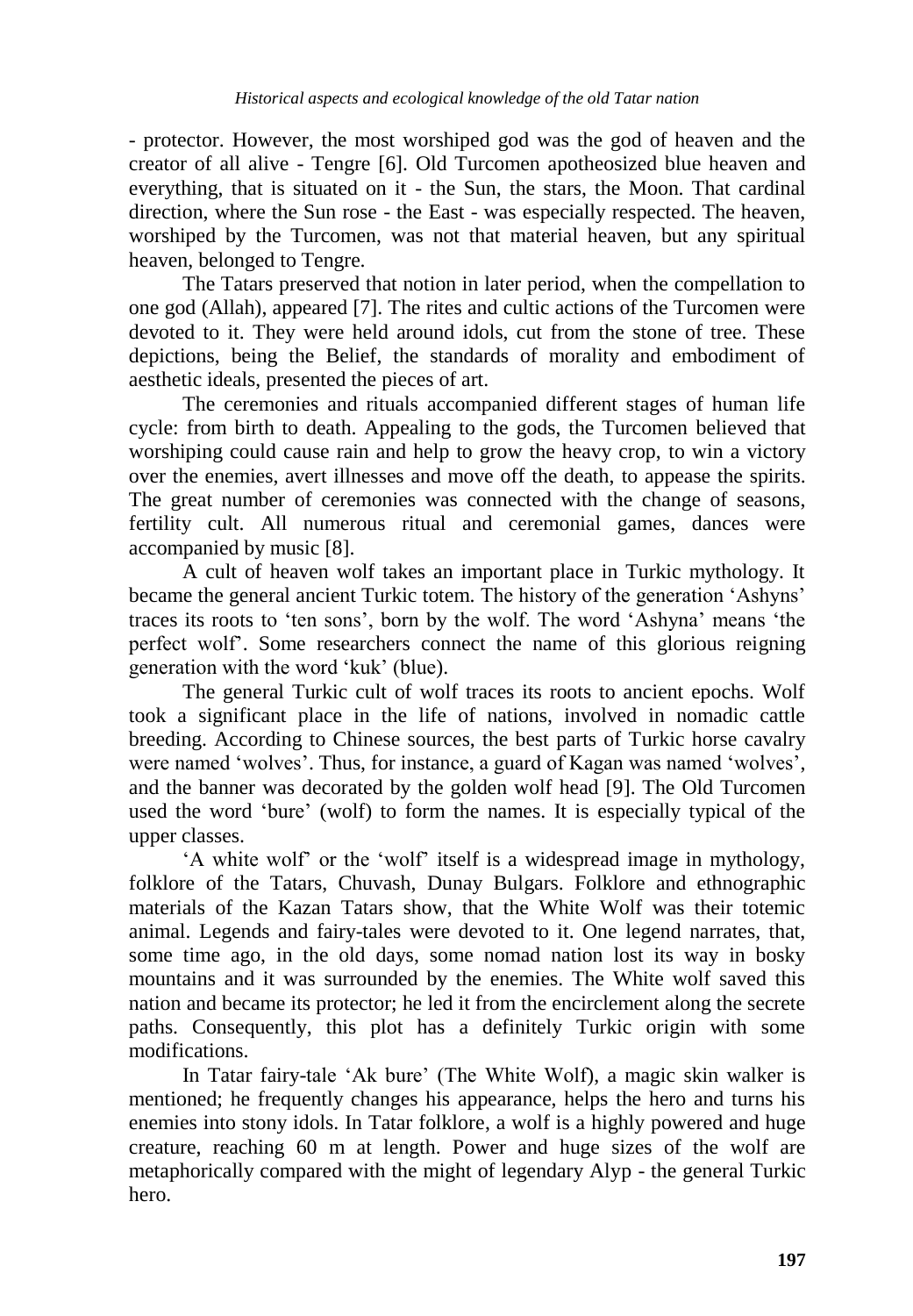The Tatars considered the white wolf as a protector of folklore. It was prohibited to tell the fairy tales and to riddle during the daytime. Folk proverbs prove it: "Көндез әкият сөйләгән кешене ак бүре ашар" (The one, who tells fairy-tales during the daytime, will be eaten by the white wolf), "Табышмакны көндез әйтсәң, бүре очрый имеш" (The one, who riddles during the daytime, would meet the white wolf).

The White Wolf is also mentioned both in the Chuvash folklore and in the beliefs as a head of the wolves. The legends tell about close contacts of the Turcomen with the nature and its components. Spiritual Turkic culture, judged by the whole range of sources, is presented as rather developed and complex. In the mental outlook of the Old Turcomen, the vertical world consisted of three layers: top, middle and bottom. Each layer was subject to the separate god.

Umay, a goddess of fertility and newborn babies, personifying the female principle, is in charge of sons birthing. The main god of the Medium world was The Holy Land-Water', patronizing the Turcomen. In spring, prior to the working year, and in autumn, after the work is finished, in acknowledgement of plentiful supply of food and human happiness, the Old Turcomen made a sacrifice to the god.

A cult of *Earth-Water* is connected with the worship to nature, 'motherland - green cradle', as a god. Mountains, different hills, lonely growing trees were also presented as a part of cult Earth-Water, they served as a link between the Heavens and Earth, between Tengre and a man.

In Old Turkic sources, the Turcomen proudly name their native lands "the Turkic lands-waters". A Byzantine historian Theophylact Simokatta wrote about the Turcomen, that "they praise their land" [10]. Their magicians appeal to the land to give them power. Even now in Tatar colloquial speech, it is accepted to name the small motherland "zhir-su" (land-water). In our speech, there is also one expression, denoting home-sickness: zhirsu. In modern Tatar, this word means "to be homesick strongly". A connection of notion "zhirsu" with the name of Old Turkic god Yer-Sub (Land-Water) does not cause any doubts. Worship of land continued to exist in customs of Tatar nation up to the latest times. Different rituals were devoted to the Land. It was mentioned in their swears. The expression 'May the land swallow me!' is also used at present to prove the firmness of your words.

Thus, prior to adoption of Buddhism, Christianity, Islam, the Turcomen had their own, more ancient and original religion - *Tengriism*. This religion, differing from the other religions, created later by the prophets and their followers, emerged in natural, historical way based on national world outlook, embodying early mythological representations, connected with human relation to nature and its elemental forces. A typical feature of this religion is a kinship of a man and nature. It was caused by idolization of nature and ancestor worship. The Turcomen worshiped natural bodies and components not for fear of inconceivable and severe elemental forces, but due to the feeling of gratitude to nature, that, despite the blow-up of shrill anger, it is frequently tender and generous. They were able to perceive nature, as the animate creature. The belief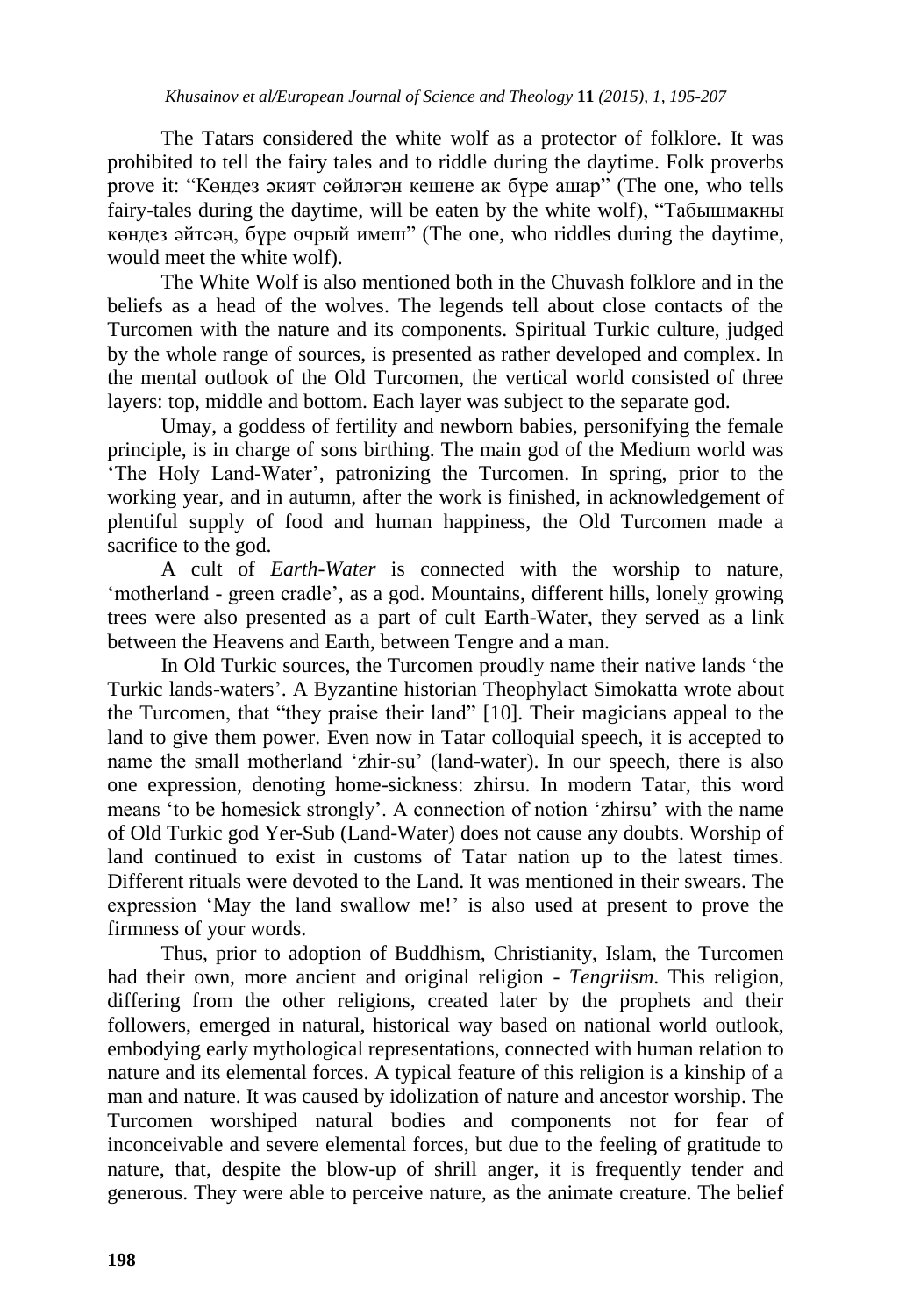provided the Turcomen with ecological knowledge and skills, the possibility to feel the spirit of nature, to perceive yourself more sharply as its part, to live in harmony with it, to obey natural rhythm, to enjoy its endless inconstancy, to be glad at its multifaced beauty. They understood the interconnection of all components and phenomena of nature that is why they took good care of steppes, meadows, mountains, rivers, lakes, i.e. nature in whole, carrying the heavenly print. The relations of people with nature were considered as interdependence, rather that its exploitation. Such respect of natural world allowed the Turcomen to live on their land for thousands of years without negative effect on the environment. Religion, which was not written, was based on oral and visual basis, rather simple and small sacral fulfilment. Thanks to it, a doctrine of religion existed for several thousand years, at that, in one and the same stable forms of rituals and pragmatism.

Z.A. Khusainov writes: "Without knowing the previous life of the Turcomen, it is difficult to be oriented in the present of Tatar nation and it is impossible to foresee the future features. Tatar ancestors - the Turcomen - left the monuments of culture - ecological knowledge, the elements of pedagogical, philosophical and religious thought, art, literature, architecture, craft and science. It is impossible to understand the history of nations, if the inner world of ancestors and their relations with nature are not taken into consideration". [11]

The archaeological monuments of the Old Turkic times in Central Asia and South Siberia, revealed and studied by the researchers, make up a complex ecological unity. Later, the ecological traditions of these tribes had a determining impact on the peculiarities of culture of practically all medieval nomadic Turkic nations of the Eurasian area. L.N. Gumilev wrote on this issue: "The formation of Great Turkic Kaganate in the  $VI<sup>th</sup>$  century ... became, to some extent, a crucial point in the history of humanity, because, Mediterranean and Far-Eastern cultures were still dissociated ... In this situation, the Turcomen not only played a role of mediators, but simultaneously developed their own culture, which, as they considered, could be opposed to the cultures of China, Iran, Byzantium and India. This special steppe culture had ancient traditions and deep roots." [12]

The culture of each nation is not only the material way of life, pattern, folklore songs and dances, with which the process of ethnos revival is usually connected, but it is also the traditional and spiritual world view, involving the myths about origin of the Universe, man, everything alive in the world.

Traditional worldviews present an important sphere of human spiritual culture. They make up its core. Without studying this layer of ecological knowledge of the nation, it is impossible to understand not only spiritual, but also material, social life of previous epochs. That is why, this problem is also urgent in the study of history of Turcomen-Tatars and their ancestors.

Z.A. Khusainov writes: "When culture is not supported by the traditions, it loses its national specificity. If the peculiarities of traditional culture disappear, the nation, as ethnos, disappears as well". [11] The notion spiritual culture involves different types of public consciousness: art and morality, right and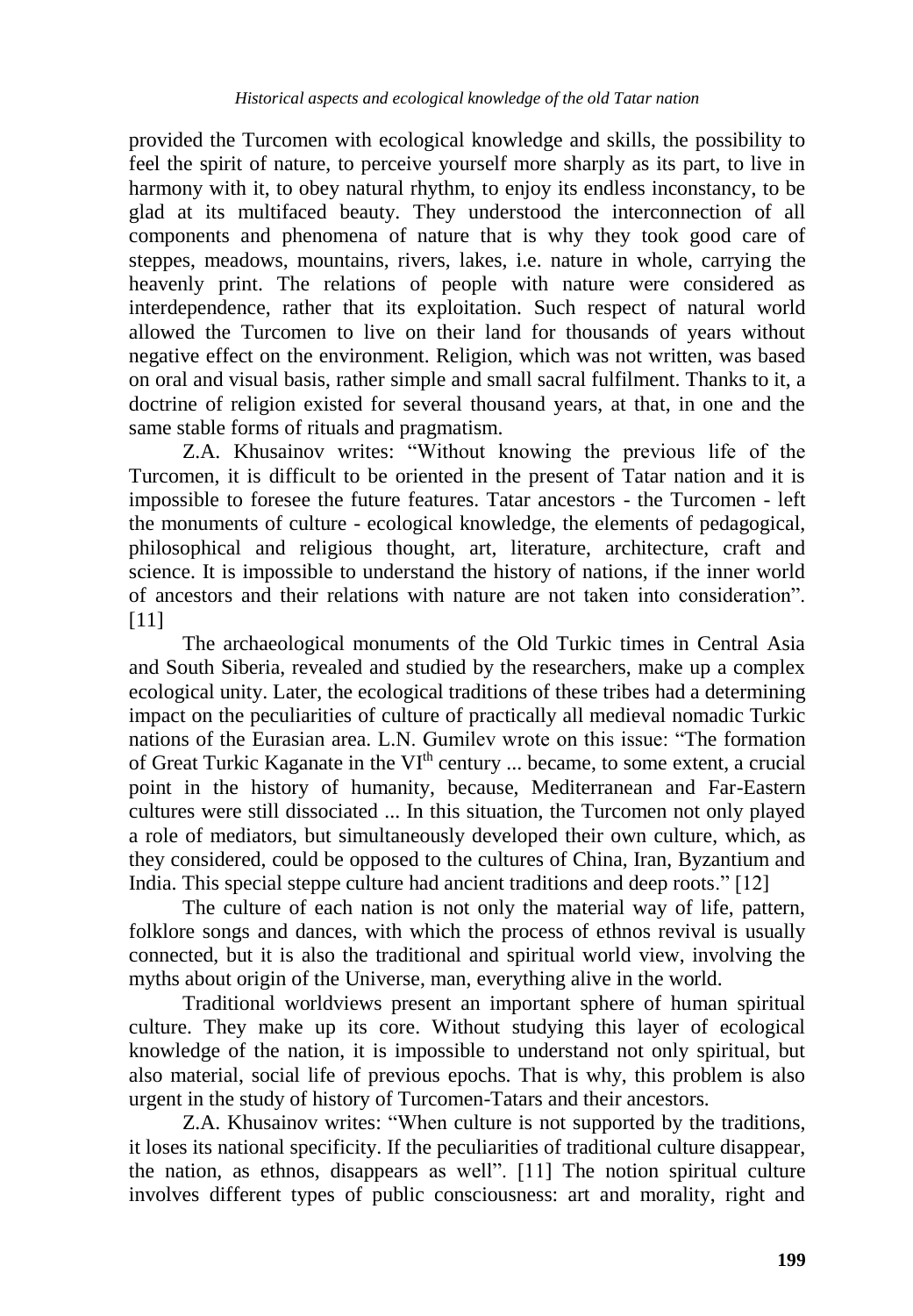politics, ideology and religion, education and enlightenment, science and literature, manners and customs, folklore, mythology, language, etc. Alongside with that, the spiritual culture is not just a sum of one or another form of public consciousness.

A peculiar and quite interesting source for historical interpretation, as is known, is folklore. It fancifully reflects the everyday life and culture, socialeconomic, political views of the nation.

Z.A. Khusainov writes: "The myths, having appeared in high antiquity and having reflected the worldview of the ancient man, were a necessary step in the process of surrounding world cognition. It is the understanding of life and death, time, space, genealogic legends, tradition, ceremonies, which existed in the past in those tribes and nations." [11] For instance, the Turcomen had two meanings for the notion "Yer-sub". The first one is a great god, the other one is an obvious world, in the image of Motherland. They presented the god in the image of a plump, beautiful woman, and it patronized Motherland, where the Turcomen lived. Nature and everything alive, apart from man, were subject to it. Their proper Land-Water was not just the developed space, but the copy of the world in whole. Consequently, for each generation of Turcomen, there was their own land - a middle of the world, a centre of Earth, a heart of order and harmony. Their own native land is not only a geographical notion: it is a space, perceived emotionally, the land of their ancestors, fathers, the place where they were born and brought up. That is why, the Land-Water, the Motherland could not be sold or given, but it was protected, one could die in a battle for it, as the exiled nation did not have any god protection in a foreign land. Thus, traditional Turkic worldview considered that the essence of life is in preservation of nature and your place in it.

With decay of Old Turkic states, with loss of state centralization, with splitting into tribal and territorial divisions, the ceremonies of god worship began to be held in narrower territorial and local forms. People worshiped land and water as the creators of harvest and fertility, as a source of treasury, providing a man with material happiness.

By the middle of the  $VI^{\hat{th}}$  century, in Western Eurasia in Black Sea steppes, the state Great Bulgaria, headed by Cubrat, appeared. The Bulgarian tribes, living along the right bank of the middle Don, migrated to the banks of Volga and Kama at the end of the VII<sup>th</sup> century and turned out to be surrounded by ethnically close Turkic population.

The official adoption of Islam (900-920) played a great role in consolidation of Bulgarian ethnos. From the late of  $X<sup>th</sup>$  century, Volga Bulgaria became a country of "classic Islam", where many leading scientists and theologians lived and worked. Schools and madrasah existed in all large communities inside the country. Islam, penetrating into the spiritual culture of society, changed Turkic traditions and pushed aside pagan cults to the sphere of prejudices. The adoption of the unified Islam culture in the whole territory of the country contributed to gradual origin of new ecological traditions. However, in our opinion, from the viewpoint of ecological upbringing of young generation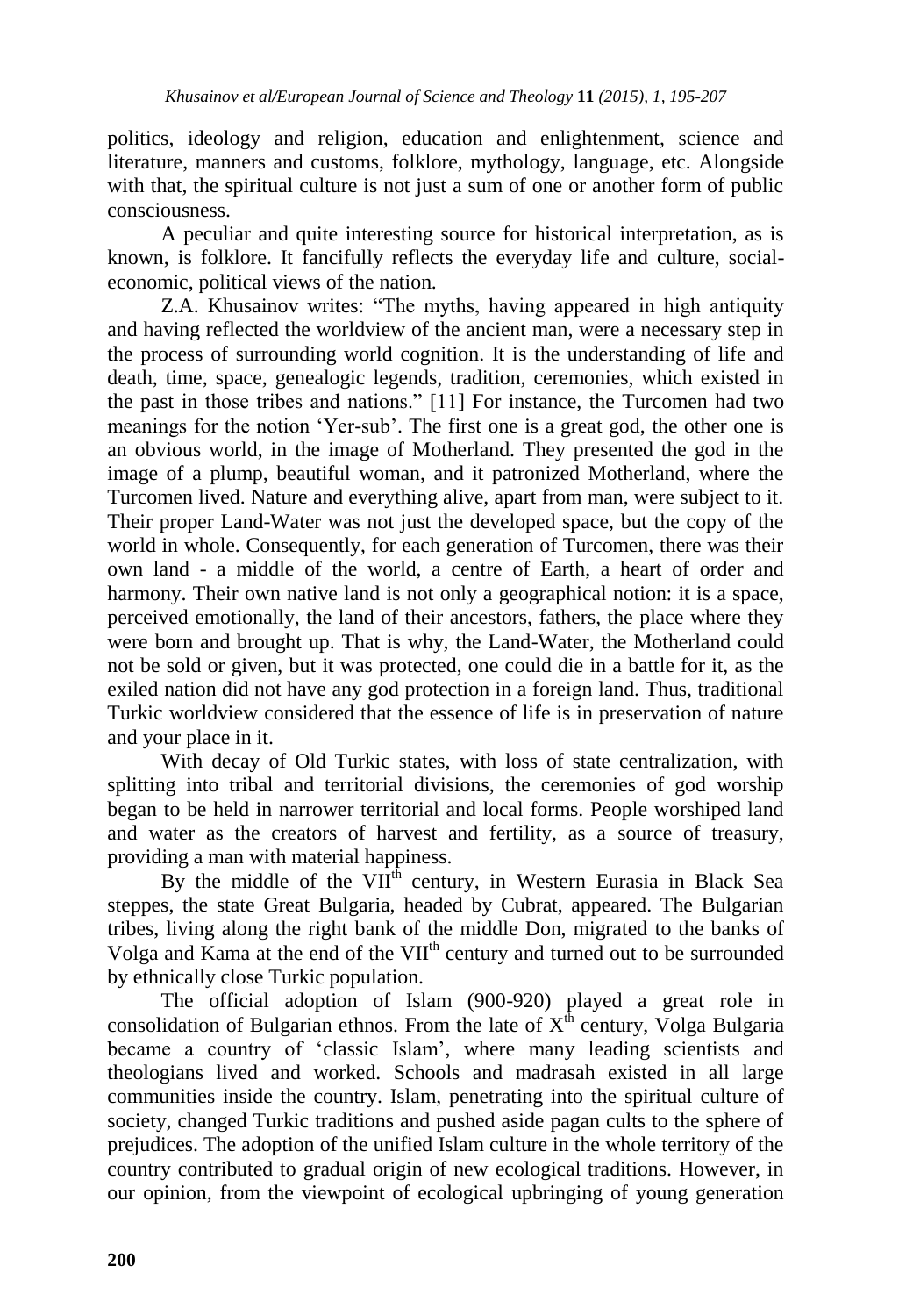and moral-ethical aspect, the limitation of ancient form of religion - totemism and spirit worship was a negative phenomenon.

#### *3.1. Geographic views*

Geographic views of Old Turcomen were quite vast. The ancestors of Turkic nations - the Huns, population of the Turkic Kaganate - Turkuts, Kipchaks, Uigurs, Tatars, Oguz, Pechenegs, etc. inhabited vast spaces of the Great steppe. The empires, created by them, joined two continents, turning them into Eurasia. There were the times, when the Hun Empire extended almost from one ocean to another, to be more precise, from Tatar Strait in the East up to modern Italy and France in the West. The boundaries of Turkic Kaganate extended from the Otukensk lowland in the East up to Shantungsk plain and to the lane Buzgala, named by the Turcomen "Iron Gates", in the Central Asia and in the West. The world, which was interrelated with it, was very vast in geographical relation including China, North India, Iran, Afghanistan, Byzantium, etc. Thus, the Old Turcomen, thanks to vast habitation areas, connection with different states, knew many regions of Eurasia.

L.N. Gumilev mentioned that the geographical openings of the Old Turcomen have the universal importance [10]. It is known, the Huns had a map of their lands, they had their own map-makers.

The Turcomen were the patriots of their land, Motherland. Moreover, they considered their land sacred. After them, in Turkic history, such relation, raised to cult, was observed not any other state.

The natural environment of their habitation was varied and unique. Volga-Kama Bulgaria was situated in forest-steppe zone, on comparatively flat bottom land, and it covered mainly black-earth area. In the initial period, its lands were limited to small territory, a confluence region of the Kama and the Volga. From the  $XI<sup>th</sup>$  century and especially in the  $XII<sup>th</sup>$  century, the main demesnes of the country significantly expanded, the Bulgars started to inhabit intensively the new territories. Central lands of the country were located at the confluence of the Kama and the Volga, on the one of important trade ways of Asia and Europe. The Volga Bulgaria, from the  $X<sup>th</sup>$  century, turns into one of the most important trade stations on the Volga-Baltic way, which joined the Central Asia, Iran and the whole Arabian East, Russia, the Baltic States, Northland and Central Europe.

The location of Volga Bulgaria in convenient geographical region, where the important trade ways were crossed, as well as rather high level of culturaleconomical development of the state contributed to close economic, cultural, political connections both with neighbouring nations, and with far countries. All this contributed to enrichment of geographical views of the Bulgars. The knowledge of geodesy helped them to determine the geographical coordinates, azimuth positions, etc.

The Islam religion also contributed to the development of geographical knowledge. In Islam religion and Koran, much attention is paid to voyages. It is not wonder that one of the months of Muslim calendar is called 'sefer'-'voyage'.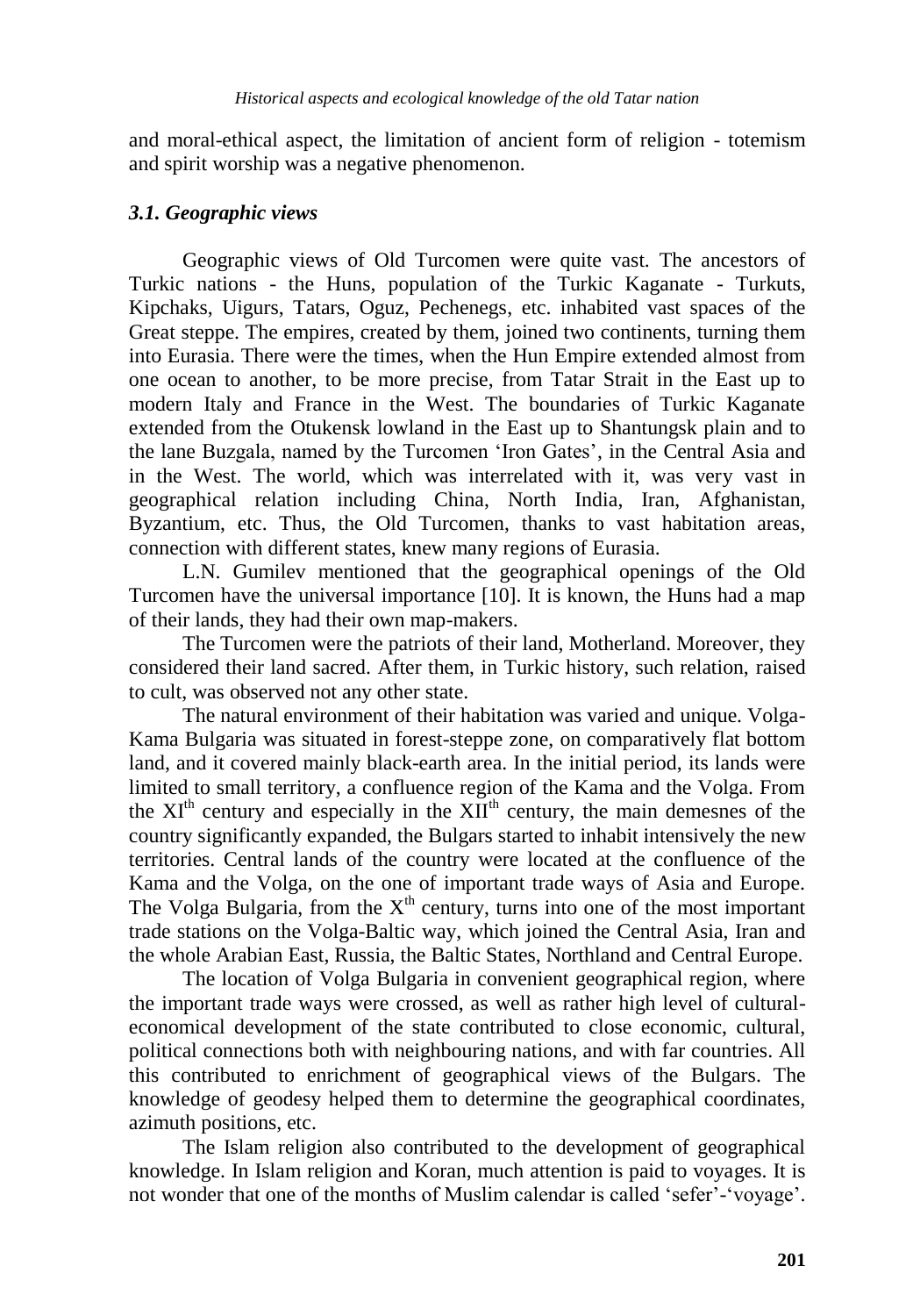The voyages, travels promoted the religion, opening of new ways, that is why they were considered to be a successful affair.

Geographical views found the reflection in poems of Mukhammedyar, where the notions 'mashrik-magrib' (east-west), 'zhide iklim' (seven climates, or seven parts of world) are traditionally considered to be the synonyms of the Universe.

These views were not subject to significant changes in the period of Kazan Khanate. It was considered, that the territory of Kazan Khanate ("Bulgarian vilayet") is located on the seventh iklim from the existing seven, and refers to the Moon, i.e. under the auspices of the Moon. Due to the fact, that the Moon was considered to be the protector of Kazan, Kazan was perceived as an almost holy city in the Islam world. The same as in the period of Volga Bulgaria, the Kazan Muslims were especially respected by their co-brothers, because Kazan, staying far from Islam vilayets, had boundaries with the non-Islamic states. There was nowhere to wait for help, apart from the God of worlds and help of angels. It is interesting to note, that in that period, the geographical data were studied not by Geography, but, for instance, by Mathematics (riaziyat).

Thus, the Turko-Tatars, from the ancient times, were familiar with different countries. Studying even only their country, the Turko-Tatars could have rather vast geographical knowledge. Close connections of Islam countries with each other also enriched the geographical horizon of the Turko-Bulgar-Tatars. The scientists of these countries made an invaluable contribution to the Geography of that period.

#### *3.2. History*

People from ancient times were interested in the history of their generation, tribe. The most ancient forms of historical knowledge had the totemic character. It also refers to the ancient ancestors of Tatar nation.

It was considered that the animal, totem was a founder of many Turkic tribes. Gradually, purely totemic legends became more complicated. The ancestor of any generation was considered a man, born from the mix of totem and human ancestors.

The formation of Turkic Kaganate provoked deep changes in historical way of thinking, when the state ideology, based on historical knowledge, was required. The main purpose of official Old Turkic ideology was to preserve the Turkic ethnos and its state. For the sake of this aim, it was necessary to prove the godlike, sacred, celestial character of their emergence. It was especially important to present this nation as an extraordinary ethnos, predominant in all parameters, as a subcelestial state. The official history of the state, first of all, had to serve to it, and it actually met all the vital requirements. The history of Turkic Kaganate was recorded in runic books, on boards and especially epitaphs of glorious Kagans, their commanders and state figures.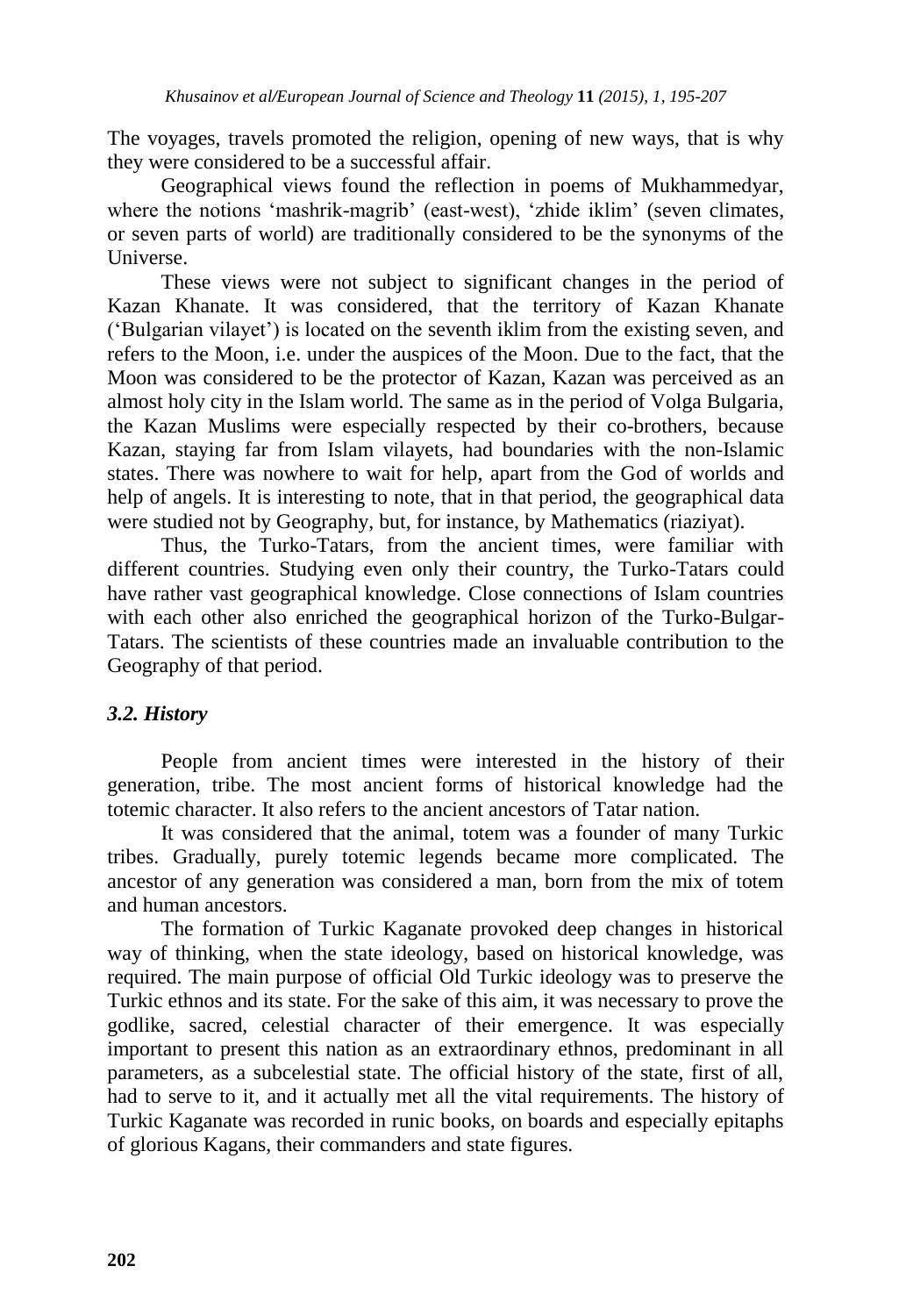The Old Turcomen idealized their past, history, Kagans, ruling in the antiquity, state figures and commanders. They recollected the deceased ancestors with great respect, tried to cleave to their ideals. The idealization always takes away from the real history, adding it a mythological shade. It is especially typical of historical presentations of more ancient period.

They, with close contacts with neighbouring and other nations, opened the way to learning of cultural achievements of many nations. In Bulgarian agriculture of Gold Horde-era, the traditions, laid in pre-Mongolian times, continued to develop. Bulgaria was the most important cultivated area in Gold Horde.

As a result of Mongolian conquest, the Bulgarian population, leaving the inhabited lands, mainly with black earth soil, started to go to forest-steppe and forest regions with mainly podsolic and loamy soils. It motivated to pass to the farming pattern, based on three-course system and winter crops. Alongside with that, the fertile soils of South regions of Middle Volga were preserved, up to the rivers Samara, Usa and Syzranka, where the land rotation and spring crops were traditional.

Agricultural instruments were subject to improvement. Alongside with wooden plough, the ploughs, appeared in Bulgaria only at the turn of XII-XII<sup>th</sup> centuries and came into use. Ploughshare were updated and modified, they became more convenient for overturning or dumping of fallow land layers.

The Bulgars in Horde-era mainly continued to sow wheat, oat, barley, including the special one, also grown in South regions. Sowing rye is also indicative; it is a culture, mainly typical of multifield agricultural engineering. They continued to grow bean cultures (pea, lens, vetch) and technical ones hemp and flax. The discoveries of cucumber and apple seeds tell about the development of gardening.

Herds of cattle and small ruminants predominated in the regions of the Bulgars habitation. As they used lambs for meat since olden times, they had more lambs, than the neighbouring nations. Many people had goats, if the cow was inaccessible: goat milk was considered to be curative with good reason. Horses, first of all, had the drawing power, but the horsemeat was also used for food.

The Bulgars were also involved in hunting and fishing. Among the osteologic materials from the Bulgarian settlements, the bones of animals are also found: in Bulgar - hare, beaver, marten, roe, elk; in Urmat settlement - bear, wolf; in Mukhsh-Narovchat - beaver and elk. Gathering, especially bee-keeping, took an important place.

The inclusion of Bulgaria into the Golden Horde left a deep imprint in the development of Bulgarian culture. In Bulgaria and Bulgarian cities, there were mektebe - elementary schools and madrasahs. The outstanding scientists, teachers, theologians and writers of Bulgaria gave lessons there, including the descents from famous centres of Islam culture. A teacher, Makhmud Bolgary, wrote a book about upbringing of children, which found itself among the best books on pedagogy of the  $XIV<sup>th</sup>$  century, which was mentioned in the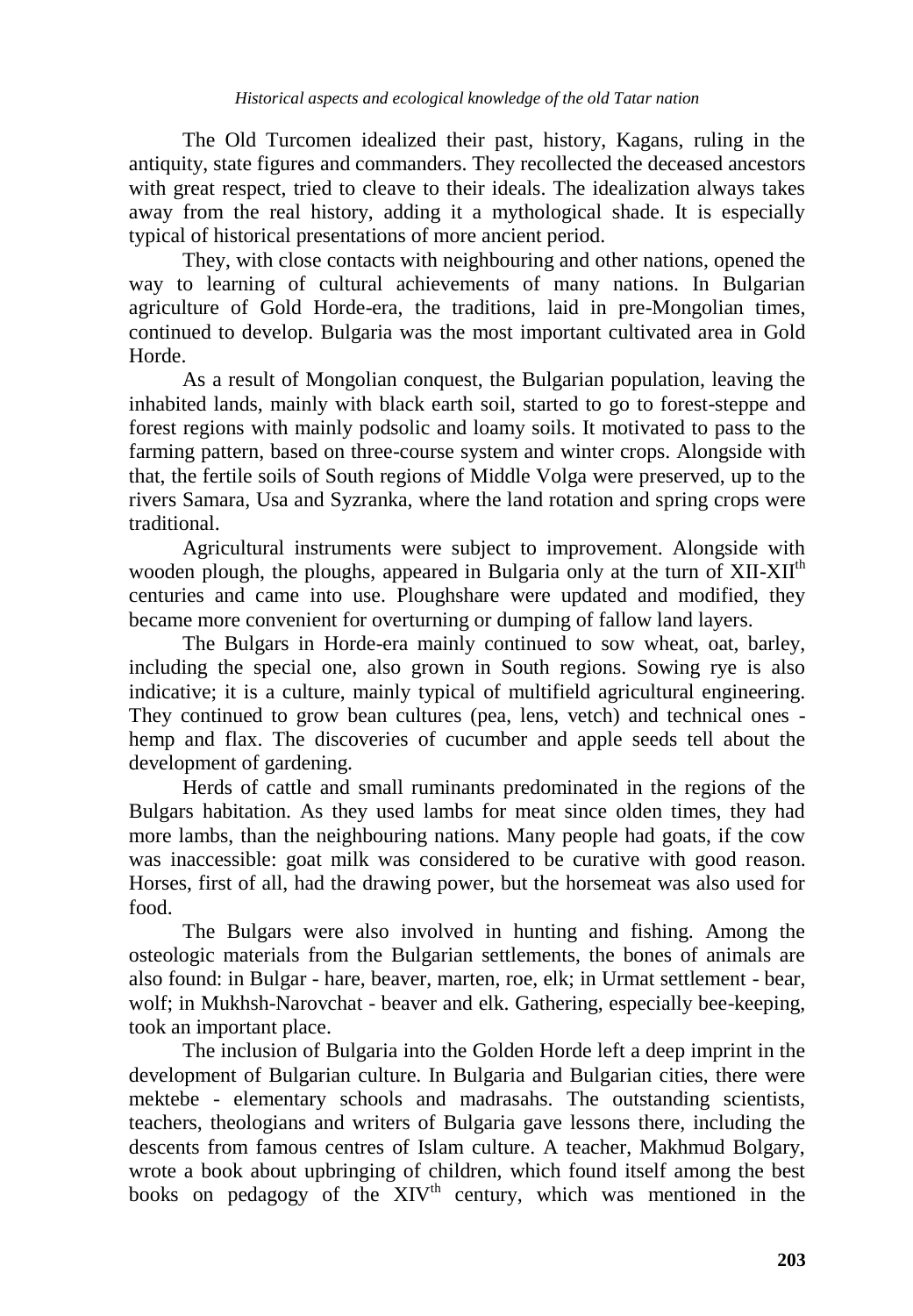bibliography of Muslim scientists, compiled in Bagdad. Its author was written under the name of Makhmud ibn Fattakhaas-Saray. He gave lessons of Islam law, Rhetoric and Philosophy, not only in educational institutions of Bulgaria and Saray, but also in Egypt, Syria and other countries.

An outstanding writer and theologian was a representative of Sufi order Al-Kubrawiya Makhmud ibn Gali bin Sheik of Bulgaria-Saray. He created the work "Nakhdzhel-Faradis", which became quite popular among the Bulgars, and later - among the Tatars. The author included 40 moral tales (baits) in it, where he presented in popular form the pedagogical forms of behaviour, standards of family and ecological life, public and social being. The following works were widely accepted among the Bulgars and their descendants: the dastans "Dzhyamdzhyamiya Sultan" by Khisam Kyatib (1370), "Gyulistan" by Saif Saray (1331), "Kisekbashkitaby" by Gali, etc. The abovementioned pieces promoted the outspread of pedagogics and ecological knowledge in Bulgaria of the XIII- $XIV<sup>th</sup>$  centuries.

The Bulgarian pedagogics and ecological knowledge in the XIII-XIV<sup>th</sup> centuries were influenced by not only West, at that, not only the cultures of Russia and Armenia, but also the ones of Italy, France, Spain. The merchants and missionaries from France (Gylom de Rubruk), Italy (Plano Karpiny and Marco Polo), Hungary (brother Yulian), visiting Bulgaria, were not astonished at the development of culture and Science. They characterize Bulgaria as the European country and, alongside with that, the Islamic country. In Bulgaria, at the confluence of East and West, such sciences, as Mathematics, Chemistry, Medicine, Astronomy, were developed on the original local basis with rich traditions on pedagogy.

A pass from pagan polytheism to Islamic monotheism has a stage-bystage character. The changes gradually took place in public consciousness. New relations (adat), regulated by Shariat, appeared. Koran and Shariat determined the formation of national pedagogics and requirements to the way of life.

The pedagogics of upbringing was also changed. In the families of Bulgars-pagans, the child was brought up not by father and mother, but by maternal grandfather, who grew the child until the majority age. The sons did not come into estate of parents after the father"s death. It went on to the father"s brother. A new order was established with Islam: children were brought up by parents, and the paternal inheritance was received by the eldest son. Father was responsible for the upbringing of children. Such approach in the process of upbringing had positive tendencies.

The study of Koran and Shariat canons by the Tatars contributed to the change of ecological traditions in the society. New customs, traditions, rituals appeared. The views on world structure and human relations were changed. Islam gradually became a dominant religion, at that; it accepted some customs from the religious practice of previous paganism.

A shift of Turko-Bulgarian population to crop farming reduced considerably the required individual feeding area and brought food consumption up to the level of net primary production of cultivated plants of primitive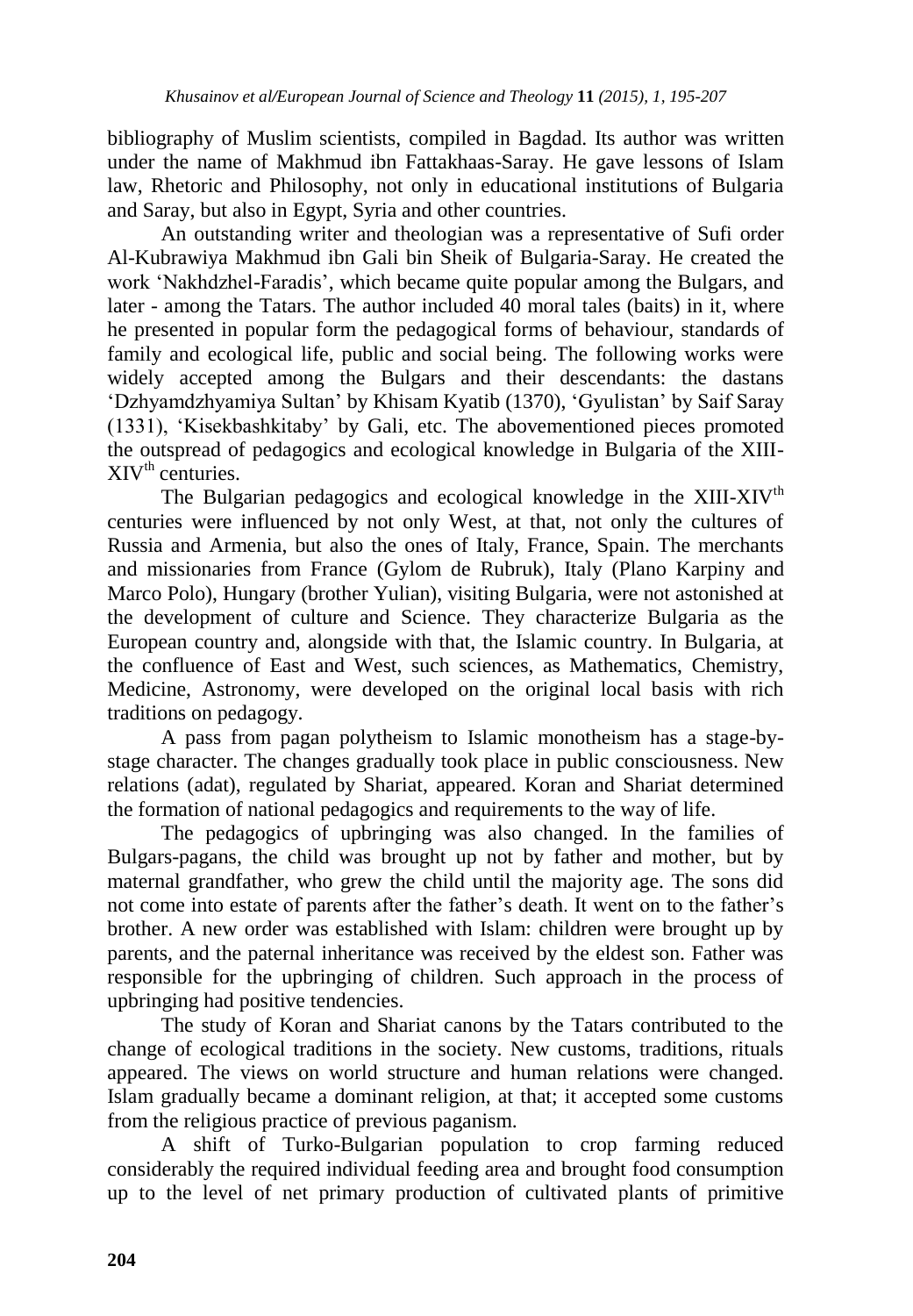agrocenosis. ("Agrocenosis", from the Greek agros - field, caynos - general, is a biotic community of plants, animals, mushrooms and microorganisms, created to get the agricultural products and regularly supported by a man). Settled lifestyle, creation of settlements with labour division means the appearance of stable material culture and ecological knowledge, marking the uprising of civilization. From the ecological viewpoint, it was a random phenomenon to some extent, as it required random coincidence of the set of conditions: relatively large density of population on fertile black soils of the Volga region.

The consumption of agrocenosis products by the Bulgars excluded the possibility of natural recovery of plant biomass and soil fertility. The Bulgars-Tatars had to take the reproduction function upon themselves, annually cultivating, fertilizing and scattering the fields with seeds. Distributing farm cropping and animal breeding resulted in reclamation of considerable territories of the Volga region and to the increase of population number. It determined territorially the ecological niches of large population of the Bulgars-Tatars. Inside them, thanks to the increasing productivity of crop farming and deepening of labour division, there appeared the conditions to develop craft, trade and concentration of people in cities. A set of conditions created new ecological relations.

At the same time, the changes in human mental world, in the system of knowledge about nature, in social structural communities also took place. The changes also covered natural environment. The Bulgars had the ecological wisdom and feeling of solidarity with nature. They strictly observed the period of hunting, did not kill pregnant jennies, got the fowl as much as necessary to satisfy real needs. The peculiar conservations - peculiar streams, lakes, hills, forest lands, where hunting and fishing were prohibited - contributed to protection of hunting resources to a great extent. It was also encouraged by the widespread cult of animals, totemism - a complex of believes and rituals, remained from the primitive society, connected with the views about kinship between groups of people and so called totems - types of animals and plants. It was prohibited to kill and eat them. Sometimes, a 'taboo' was superposed on gathering of mushrooms, berries, nuts, fruits, cereals up to definite date.

The rules of ecological ethics provided the inhabitants of the Volga Bilgaria with the opportunity to stay in harmonious unity with the surrounding nature for centuries, not causing its essential deterioration. A man assimilates the world not only materially, but also mentally, in the process of interaction with environment, elaborates his views about nature, trying to understand its essence. Based on spiritual culture, the ecological culture of personality appears.

# **4. Conclusions**

Thus, the interconnection between material and spiritual, including the ecological cultures is implemented. Our ancestors preserved and passed from generation to generation the natural power of observation. It is necessary, as many civilizations died not only because the economy decayed, but also due to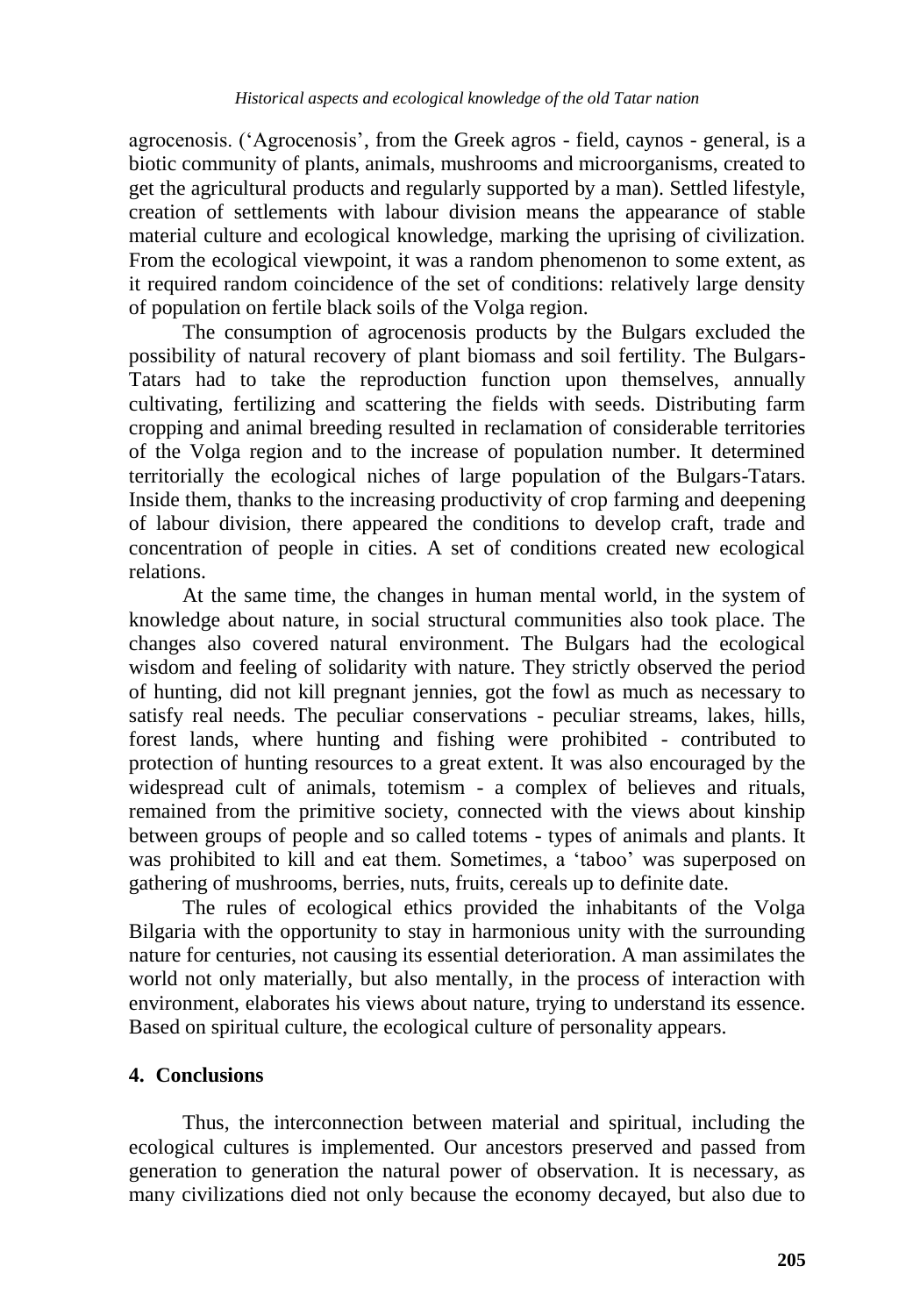exhaustion of spiritual powers. The main reasons of ecological crisis are rooted in the lack of ecological culture of nations. However, the recovery of ecological culture becomes complicated by the crisis in the spiritual sphere. A man, unlike any other living beings, is unable to life fully without social, moral, ecological and other spiritual values. The formation of ecological culture of nations requires the rise of spirituality, morality of the society,that is established from the kindergartens, schools, gymnasiums, liceums and, later, in the higher educational institutions.

A cognitive process of environment constantly develops and deepens. The lessons of previous nations serve for further understanding of native land and environment, joining, on this basis, with values of nature and upbringing of young generation.

The dialectics of learning of nature and practical influence is typical of the nations of the region. Each of them, living on the territory of the region, from the early childhood acquaints the younger generation with the humanistic interrelations with nature, forms the bases for ecological culture. Different nations have much in common in this relation. However, they inhabit the definite territory, differing by its own, natural-geographical peculiarities, that is why ecological knowledge of nations has regional character. Consequently, the birth of ecological culture of the Tatar ethnos is connected with its historical, geographical, social-economical activity, religion and culture.

### **Acknowledgement**

The results and discussion of the results of investigation were provided by scientific approbation of the important ideas, hypothesis and conclusion on the Department of Economic Geography and Geography Training Methods in Tatar State Humanitarian-Pedagogical University; in Tatar gymnasium # 4, in scientific laboratory on formation of ecological culture of schoolchildren "New Pedagogical Technologies in Teaching of Regional Geography and Ecology' in the gymnasium # 4.

# **References**

- [1] V.P. Alekseev, *Ethnic Anthropology in Kazan in the Second Half of the XIX - Beginning of XX Century*, Prosveshcheniye, Moscow, 1963, 225-237.
- [2] V.A. Nikonov, *Brief Toponymic Dictionary*, Idea, Moscow, 1966, 410.
- [3] V.V. Bartold, *Compositions. Tatars*, The Institute of Scientific Information on Social Sciences, Prosveshcheniye, Moscow, 1965, 559-562.
- [4] S.I. Vainshtein, *The World of Nomads in the Central Asia*, Science, Moscow, 1991, 222.
- [5] S.G. Klyashtorny, *Second Turkic Kaganate*, The Eastern History. The East in the Middle Ages, Prosveshcheniye, Moscow, 1995, 151-155.
- [6] G.M. Davletshin, *Pre-Mongolian Period of the X - Beginning of the XIII Century*, Tatknigoizdat, Kazan, 1990, 23.
- [7] \*\*\*, *Tatar Encyclopedic Dictionary*, The Institute of Tatar Encyclopedia of the AS RT, Kazan, 1998, 553.